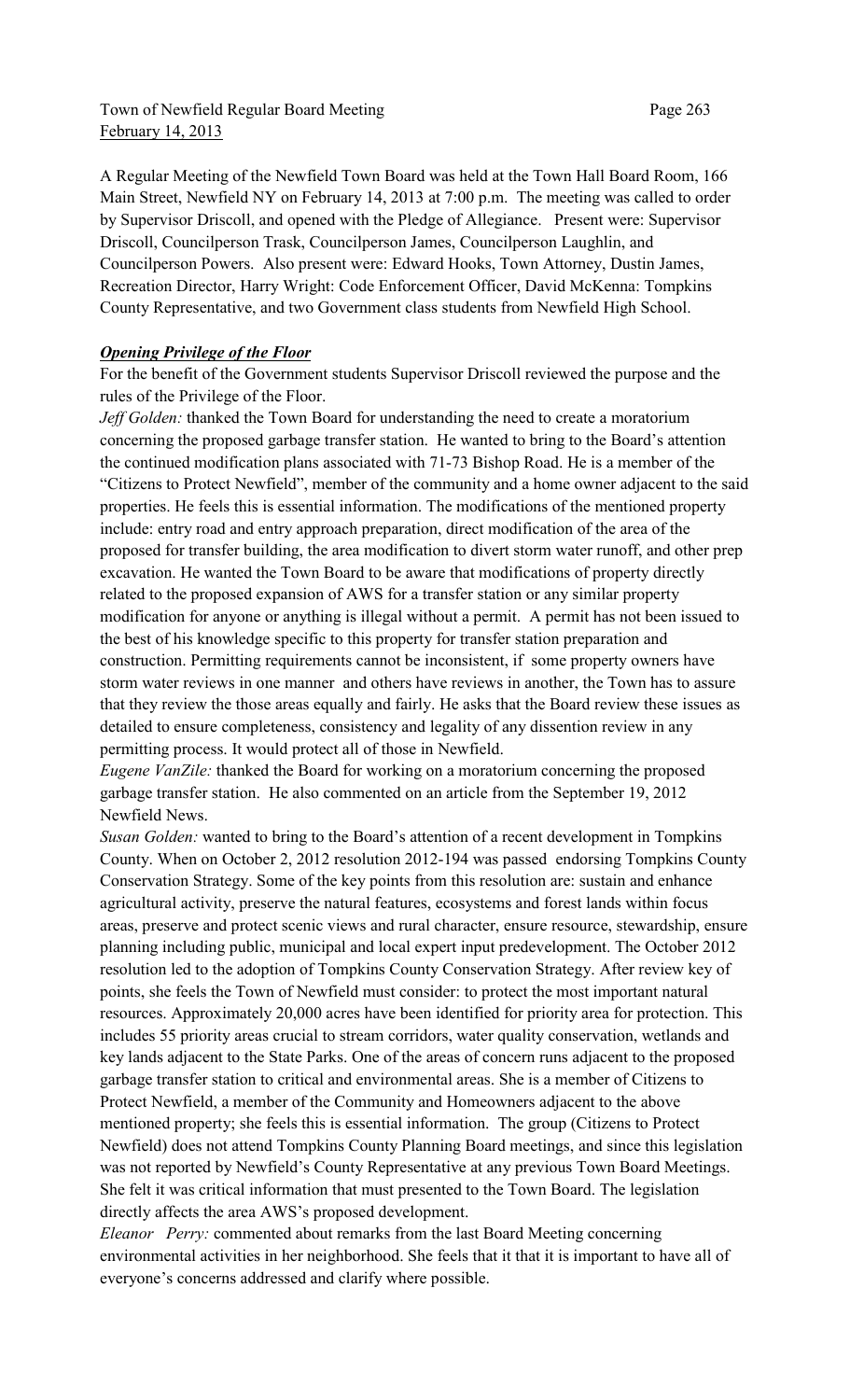# Town of Newfield Regular Board Meeting Page 264 February 14, 2013

*Brian McIlroy:* asked about the resolution concerning the opening of the mail. He thinks it should be a Town Board Policy that someone from each department should open, date stamp, every piece of mail. He suggested that the resolution modified to reflect that someone be designated in each department to open and date stamp all mail.

Bob Mente: commented that the Town Board members were elected by the majority vote of the people of Newfield to portray the opinions of the majority of the population of the town of Newfield. The Citizens to Protect Newfield Group currently have 33 signatures on their petition in which 4 are anonyms and cannot be validated. With the town population being approximately be 5225 people, this is .5% of the population and .1% of the registered 3034 voters. He feels that if the Town Board were to pass a moratorium based on the request of 10 people, he does not feel that is a fair number of responses that one would get in regards to the transfer station or the existing business. He also commented that the DEC was created in 1970 to conserve, improve and protect New York's natural resources and environment and to prevent, abate and control water, land and air pollution in order to enhance the health, safety and welfare of the people of the State and their overall economic and social wellbeing. It has strict developmental and operational regulations in place to protect from air pollution, damage to water shed, nuisance noise etc. If the DEC concludes that the design for the proposed garbage transfer station meets all of their requirements, which should be a clear indication it is safe. He would like the Board not to pass the moratorium in regards to the Bishop Rd. transfer station. He added that he has been working on this plan for a year. And he feels that it is what is needed for the growth of Alternative Waste Services: the growth that AWS needs to be able to move to a suitable location is what the proposed transfer station will bring to him and the company.

*Becca Harber:* commented that she had read a number of proposed regulations from DEC on horizontal hydro fracking during the comment period. She felt the regulations were a joke and offered no protection. She does not trust the DEC to take care of things.

*Brenda Lapp:* commented that Mr. Mente had said he needs the waste transfer station in order to generate business so he can move his business to a more appropriate location. After the June 2012 Board meeting, a local business owner told others that Mr. Mente intended to sell the permit to the highest bidder. She confirmed the information again by a DEC officer in January. This leads her to believe that this is not for Newfield but for the benefit of the business. She commented that the residents were not trying to stop a business that exists but, rather, trying to stop a commercial entity that is surrounded completely by residences. She feels that it does not belong on a town road that was not built for commercial traffic. She also commented that Mr. Mente's concerns of environmental issues were not listed in the minutes.

# *AGNEDA CHANGES:*

## *ADOPTION OF THE PREVIOUS MEETING MINUTES:*

Motion was made by Councilperson Trask to adopt the January 2013 Board Minutes, Councilperson Powers seconded his motion.

Vote: Councilperson Trask: AYE, Councilperson James: AYE, Councilperson Laughlin: AYE, Councilperson Powers: AYE, Supervisor Driscoll: AYE. Motion Carried.

## *Correspondence:* none

### *Reports:*

Highway: Absent Water/Sewer: Absent

Recreation: Dustin James: Recreation Director reported on the Snowman Competition. He will be announcing the winner tomorrow and putting the video results on the Recreation page on the Town Website and the Facebook page. The youth basketball is just about wrapped up. He has started going through the Tompkins County Health Department regulations that he needs to be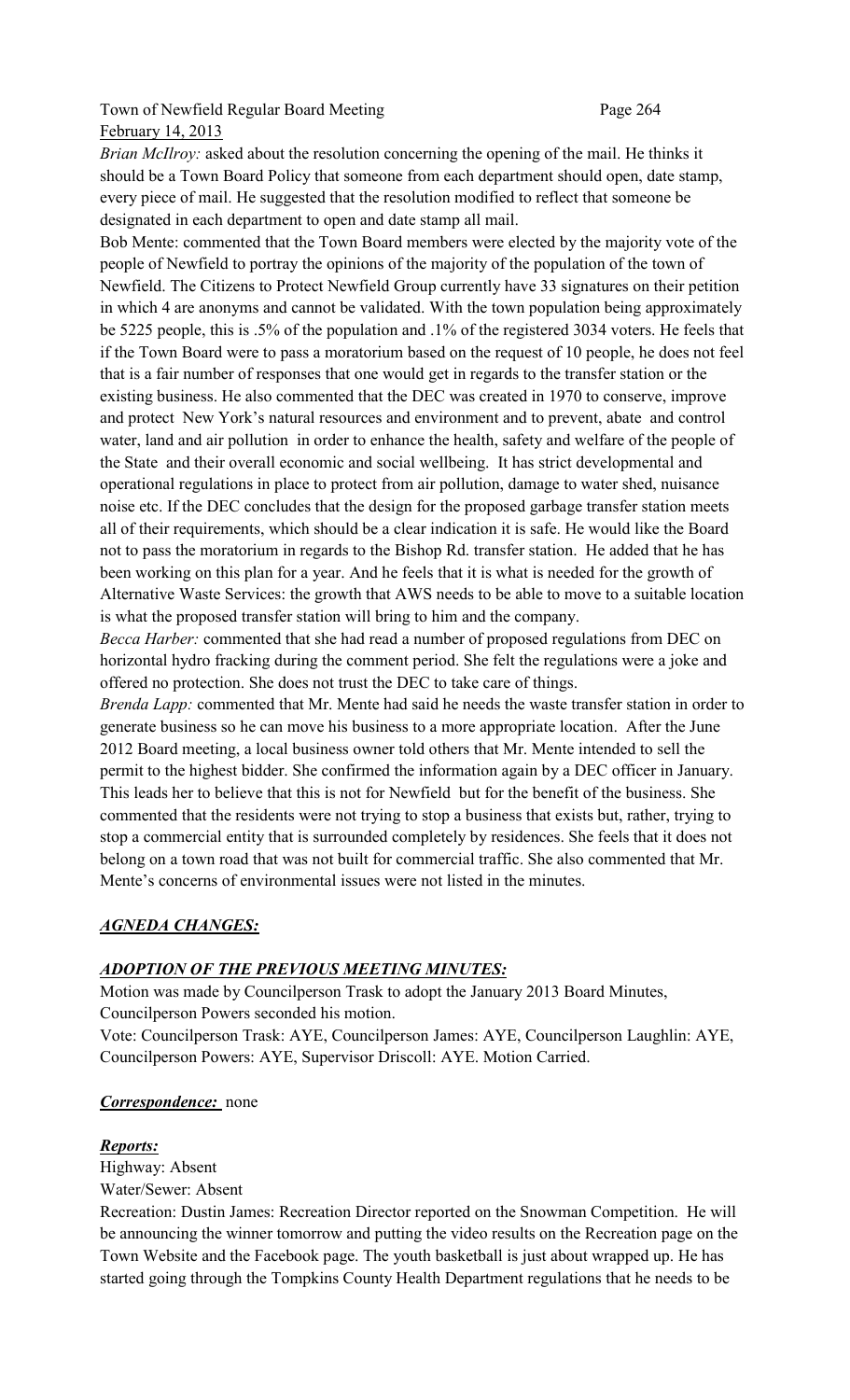aware of before camp. He has been in contact with the school superintendent about the pool. There is money left from the Triad Grant that could be used to help cover the expense of installing the handicap lift. There is a leak in the liner and he will be working on a fund raiser for that. He is working to create a new baseball/softball league for the spring, similar to the basketball league that was created 2 years ago. A new Tai Chi program has begun. The Dance Yoga program has not begun yet as the instructor is still recovering from surgery. It should be starting up again in April. Supervisor Driscoll asked if the Tai Chi program as for adults, Dustin responded that yes, it was an adult program. He also asked about the possible unknowns of the complication of the installation of the lift. He asked about the timing and fitting in with Dustin's camp deadline. Dustin said that camp would be at the school regardless of the status of the pool based on the free lunch program. If the pool were not available, there would less swimming and more swimming field trips, adding the expense of the busing to get to places to swim. He added that Dr. Thomas seemed fairly confident that things would happen in a timely fashion. There will need to be fund raising for the lift system.

*Code Enforcement:* Harry Wright Code Enforcement Officer reported there had been 6 permit applications since January 1, 2013, one of those being for the proposed transfer station. He is willing to meet with anyone concerning the permit for the proposed garbage transfer station. He mentioned he has been very busy because of a trailer fire and a home vandalism.

Councilperson Trask asked if there had been any movement concerning the Carter Creek Road issue. It was reported there had been none.

*Tompkins County Legislature Representative:* David McKenna reported that the Legislature was in the middle of the change over from 2012 to 2013 committees. There has no word on the Broadband Grant from Albany. The Human Service Annex is now open. The new chambers for the Legislature should be ready between March and June.

**Supervisors Report:** The 2011 AUD Report has been completed and filed. The Bookkeeper will begin the 2012 AUD Report; the goal is to have it completed this month.

### *New Business:*

Motion was made by Councilperson Laughlin to adopt the proposed water rate increase to Water District II as follows:

# RESOLUTION NUMBER. 6-2013 SETTING WATER RATES FOR DISTRICT II

RESOLVED, that the water rates and schedule of charges for services for the Town of Newfield Water District No. II be set and it hereby is set forth in the schedule which follows; and be it further

RESOLVED, that the Town Clerk is and hereby is directed to immediately post a copy of this resolution on the bulletin board in the Town Hall with a copy of the rates maintained in the Town Clerk's office, and it is further

RESOLVED, that the applicable water rates and charges shall go into effect as of March 1, 2013 and the Town Clerk hereby is authorized and directed to prepare bills and notices accordingly.

#### **WATER RATE TABLE NO. 1 RESIDENTIAL SINGE DWELLING**

|                | <b>MINIMUM</b> | <b>MAXIMUM</b> | <b>CHARGE</b>        |
|----------------|----------------|----------------|----------------------|
|                |                | 15,000 Gallons | \$44.00 base rate    |
| 2.             | 15,001         | 30,000         | $$2.00/1000$ gallons |
| 3.             | 30,001         | 750,000        | $$1.85/1000$ gallons |
| $\overline{4}$ | $750,001+$     |                | $$1.25/1000$ gallons |

NOTE: The first range defines the base charge minimum of \$44.00 with an allowance of 15,000 gallons. It is a base charge charged to all customers and allows for the use of up to 15,000 gallons without incurring any additional charges. Thereafter, charges are on a per 1000 gallons basis.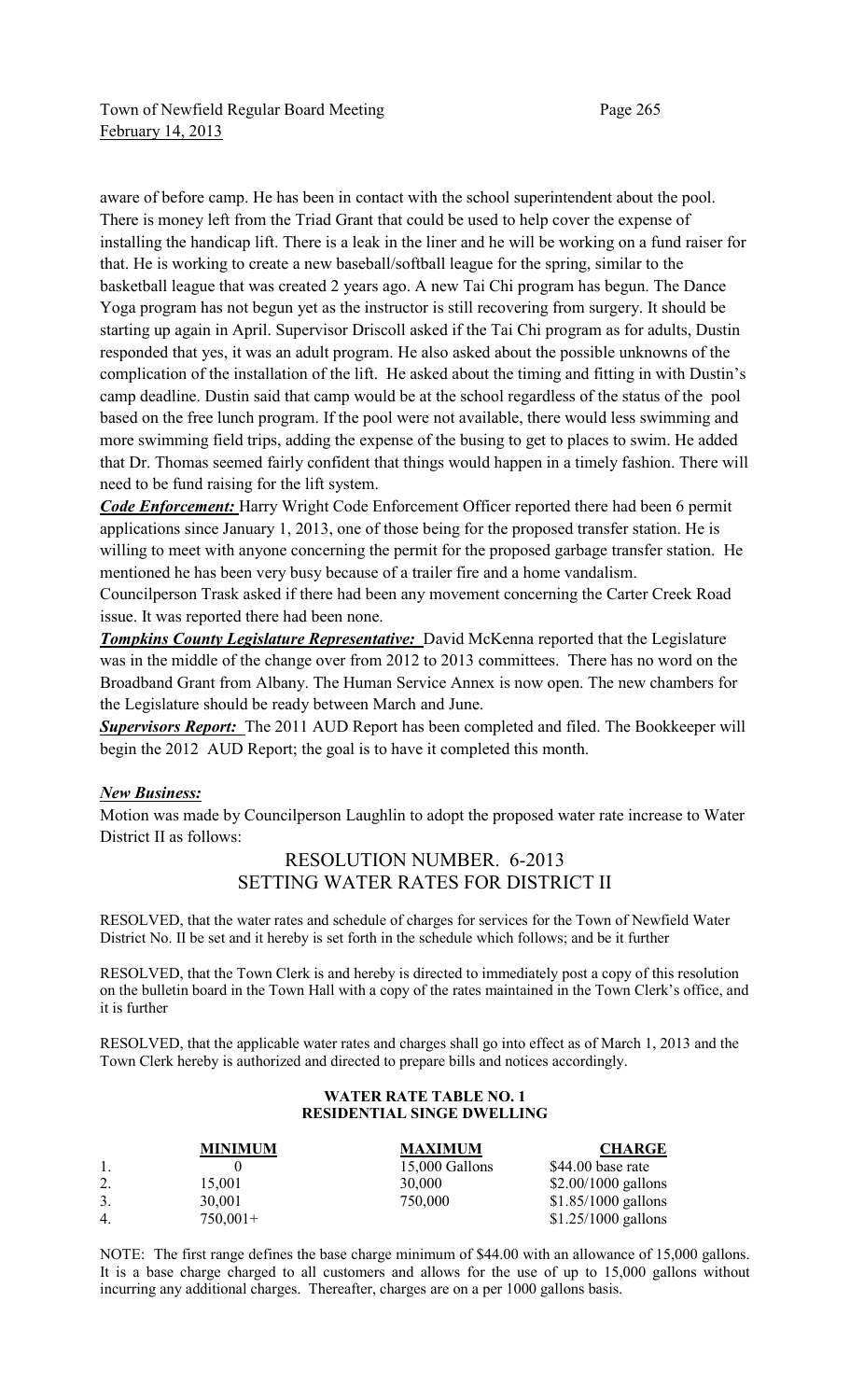#### **WATER RATE TABLE NO. 2 MULTIPLE FAMILY DWELLING, APARTMENTS, HOME PARKS**

|    | <b>MINIMUM</b>       | <b>MAXIMUM</b> | <b>CHARGE</b>                                |
|----|----------------------|----------------|----------------------------------------------|
|    |                      | 30,000 Gallons | \$77.00 base rate                            |
| 3. | 30.001<br>$750,001+$ | 750,000        | $$1.95/1000$ gallons<br>$$1.35/1000$ gallons |

NOTE: The first range defines the base charge minimum of \$77.00 with an allowance of 30,000 gallons. It is a base charge charged to all customers and allows for the use of up to 30,000 gallons without incurring any additional charges. Thereafter, charges are on a per 1000 gallons basis.

Supervisor Driscoll then read the proposed Resolution Number --2013

# RESOLUTION NUMBER. --2013 2012 ADJUSTING BUDGET JOURNAL ENTRIES AND ACCRUALS

RESOLVED that the attached represent the 2012 adjusting budget journal entries and accruals, and

RESOLVED that the Supervisor is directed to make these modifications to the 2012 budget.

Supervisor Driscoll explained there was a lengthy listing of budget modifications and one accrual. He said the all the lines in the first two columns identified the budget lines that have been out of balance and the amounts. The next columns reflect the Fund Code where the funds will be transferred from and the amount to be transferred. Councilperson Trask remarked that the document did not tell him anything other than the movement of funds. Supervisor Driscoll instructed him to see the reference and proof information from the December 2012 financial statement. Councilperson Trask added that he had not seen the document before the meeting and did not feel comfortable voting on a resolution to transfer money when he did not know where it was being transferred from, and he would like to proof it, and have a better explanation. Councilperson James asked what type of description he would like. She felt this was a perfunctory that the Board should be doing, that the Board had talked about these imbalances monthly and that this was mandatory clean up. She feels it should be approved so that the 2013 books could be opened before March. She did question the movement of funds in highway Supervisor Driscoll stated that was for interest for the loan for the backhoe. Councilperson James said that it would require a journal entry and not a transfer. Supervisor Driscoll then removed that item as it required a different action. Supervisor Driscoll told Councilperson Trask that there was not a formula saying where you find funds from surplus in each fund. Councilperson Trask stated that he understood the process but rather he wanted some assurance that it is correct. As there is a health insurance bill that is short in the budget, retirement issues last year that were short in the budgets and other things that have occurred, that does not allow him to believe that the proposed resolution is completely correct. Councilperson Laughlin noted that she found a concern as well in her review. Supervisor Driscoll asked that if this was going to be delayed, it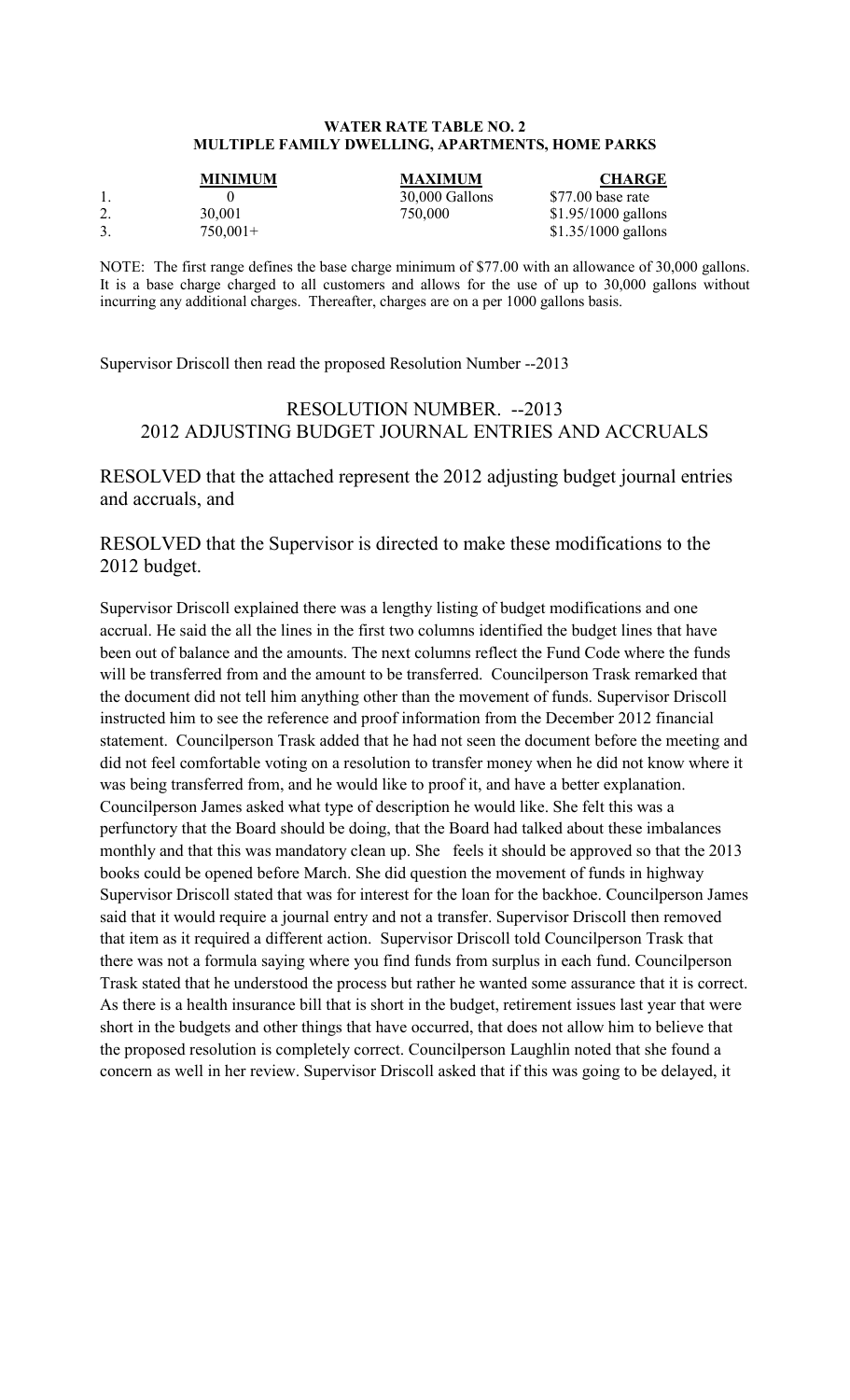needs to be moving as the Bookkeeper needs to close 2012. The journal entries from the auditors have been entered, this is the last piece and that any delay is just going to delay closing 2012 and opening 2013. A January financial statement cannot be produced until this happens. Supervisor Driscoll asked if it was the consensus of the Board to table this action until they had time to review the document. Motion was made by Councilperson Trask to table Resolution Number -- 2013 until a special meeting was held. Councilperson Laughlin seconded his motion. Vote: AYES: carried.

Supervisor Driscoll then asked for a motion to hold a special session Monday January 18, 2013 at 10:00 a.m. at Town Hall to discuss the year end budget modifications.

Motion was made by Councilperson James to hold a special session Monday January 18, 2013 at 10:00 a.m. at town hall. Councilperson Trask seconded her motion. Vote: AYES carried.

Attorney Hooks asked about the amount of time needed to put notice out for the special notice. Councilperson Trask made a motion to rescind the previous motion. Councilperson Laughlin seconded his motion. Vote: AYES: carried.

Councilperson Trask made motion to hold a special meeting Wednesday February 20, 2013 at 5:30 p.m. at the Newfield Town Hall. Councilperson Powers seconded his motion. Vote: AYES: carried.

Supervisor Driscoll then read proposed

# RESOLUTION NUMBER. 7-2013 ESTABLISHING MAIL PROTOCOLS FOR THE TOWN OF NEWFIELD

RESOLVED that the Clerk's Office shall only open and record all incoming mail with the exception of mail labeled Confidential which shall only be recorded, and

RESOLVED that the Clerk's Office shall expedite the delivery of all mail directly to each recipient's mail box.

Councilperson Powers made motion to accept the proposed resolution. Councilperson Laughlin seconded her motion.

Discussion: Councilperson Trask noticed a typo and Councilperson James asked that a modification as well. The Resolution reads RESOLUTION NUMBER. 7-2013 ESTABLISHING MAIL PROTOCOLS FOR THE TOWN OF NEWFIELD

RESOLVED that the Clerk's Office shall open, record and date stamp all incoming mail with the exception of mail labeled Confidential which shall only be recorded, and

RESOLVED that the Clerk's Office shall expedite the delivery of all mail directly to each recipient's mail box.

Councilperson Trask clarified the reason for the resolution is that currently all comes directly to the Town Hall and then dispersed. The reason for the clerk's office to open, record, date stamp, accounted for, and then disperse to the proper department.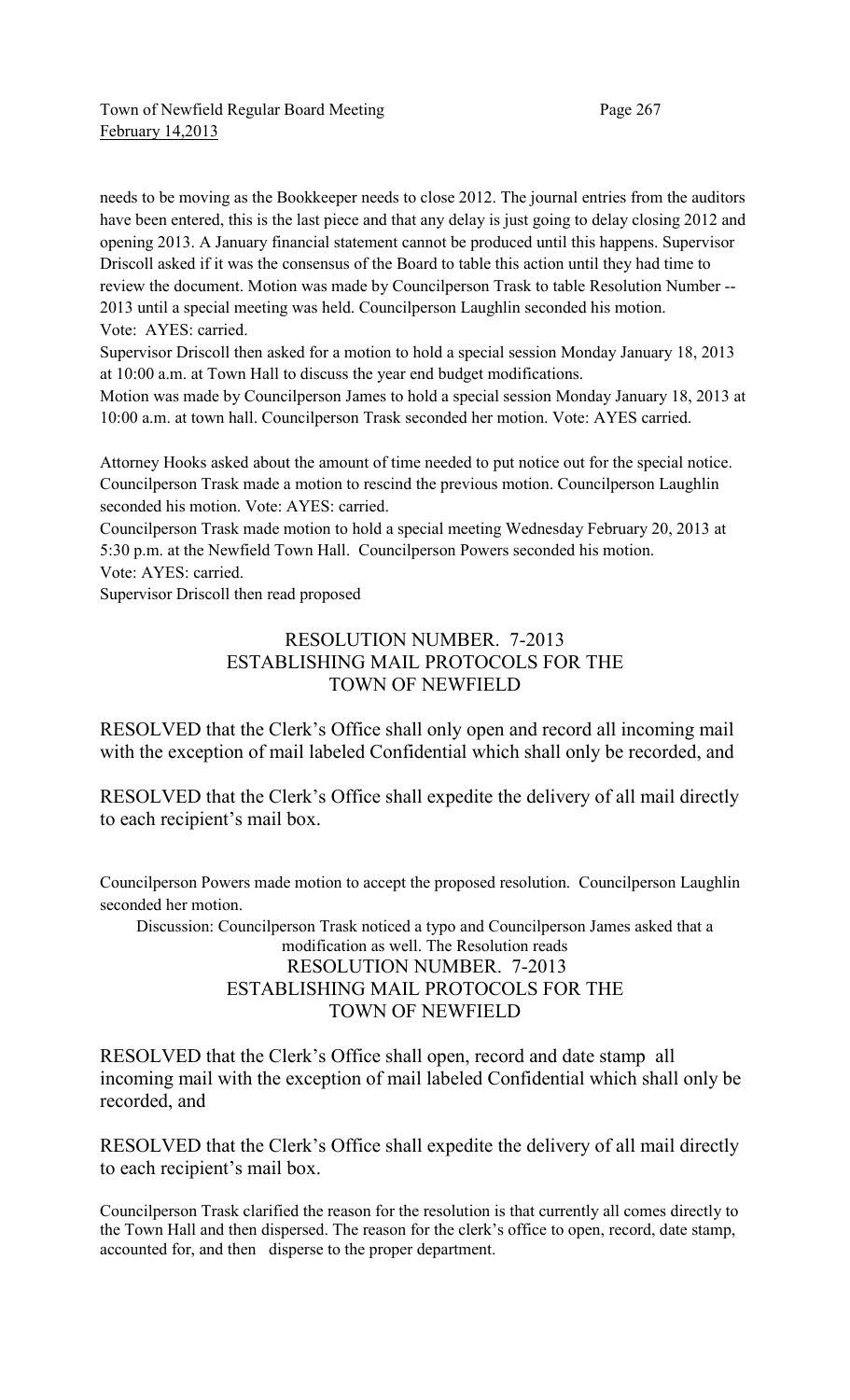Vote: Councilperson Trask: AYE, Councilperson James: AYE, Councilperson Laughin: AYE, Councilperson Powers: AYE, Supervisor Driscoll: AYE. AYES carried.

### *Old Business:* None

### *January 2012 Expenses:*

Motion was made by Councilperson Laughlin to accept the payment of the January 2012 expenses. Councilperson James seconded her motion.

Discussion: Councilpersons Laughlin and Trask asked about the rug bills from Cornell Laundry. Supervisor Driscoll replied we were not using the service. Supervisor Driscoll said that the Town would pay for the rugs to purchase and there had not been a discussion paying for January. Supervisor Driscoll will take care of that with them.

Councilperson Laughlin asked about the Crime Insurance. Supervisor Driscoll stated that it was something the Town has been paying for in our insurance package and wanted to discuss it during a work session. It is a twenty thousand dollar policy for two thousand dollars annually, it covers employee theft. Those two vouchers will be pulled and discussed at the February  $28<sup>th</sup>$ . Work session. Councilperson Laughlin noted that many of the vouchers were not signed by the department head. It was noted heavily in the General Fund. Supervisor Driscoll said that he did not initial the General Fund vouchers. She also noted that there were comments by the Comptrollers and the independent auditors stating that the signatures did need to be there. Councilperson Trask added that technically unsigned vouchers do not have to be audited or approved if there are not signed. Supervisor Driscoll understood their concern. He spoke of the timing and sequencing and the collapsed period of time a week prior to and the week of a Board Meeting when there is a lot of activity involving the vouchers. He does not like it and would like to see it change. He would like to have that discussion again. Councilperson Trask stated that it was imperative that it is done properly and is coded correct account, but also needs to have supporting documentation stating what it is for. He noted there are several with vouchers with nothing attached. Making it difficult to determine what it was for. Councilperson Trask asked the Code Enforcement officer if he could keep a monthly mileage log. Councilperson Laughlin and Supervisor Driscoll agreed.

Councilperson Laughlin asked Supervisor Driscoll about the use of the Town Credit Card for his personal expense. She reminded him this was the second time it had happened and it was an illegal action to use government funds for personal use. She said the school credit card is kept in the vault and it is signed in and signed out when used. Supervisor Driscoll said he was sick when it happened. He had made a mental note to himself not to do it. It was an error on his part. When it was it was pointed out to him, he wrote a personal check from the correct account to First Niagara for the amount and it was mailed along with payment. Councilperson Trask asked that the record reflect the inappropriate use of the Town credit card and was refunded by the user for the correct amount.

Councilperson James remarked she was not aware of this. Councilperson Trask responded that he read it white auditing the bills. He also had another question regarding the use of the credit card for \$3.40 use for postage, when the town has a postage machine. Supervisor Driscoll said he mailed certified letter for the appeal to the IRS and the end of December. Councilperson Trask asked if that could not have been done here with the Town postage machine. Supervisor Driscoll said he did not know. Councilperson James would like to suggest that at the work session the Board come up with a protocol for use of the Town Credit Card. Councilperson Trask concurred and added that he felt the Town Credit Card should be kept in the vault until it was needed. He would like to see a policy for its use.